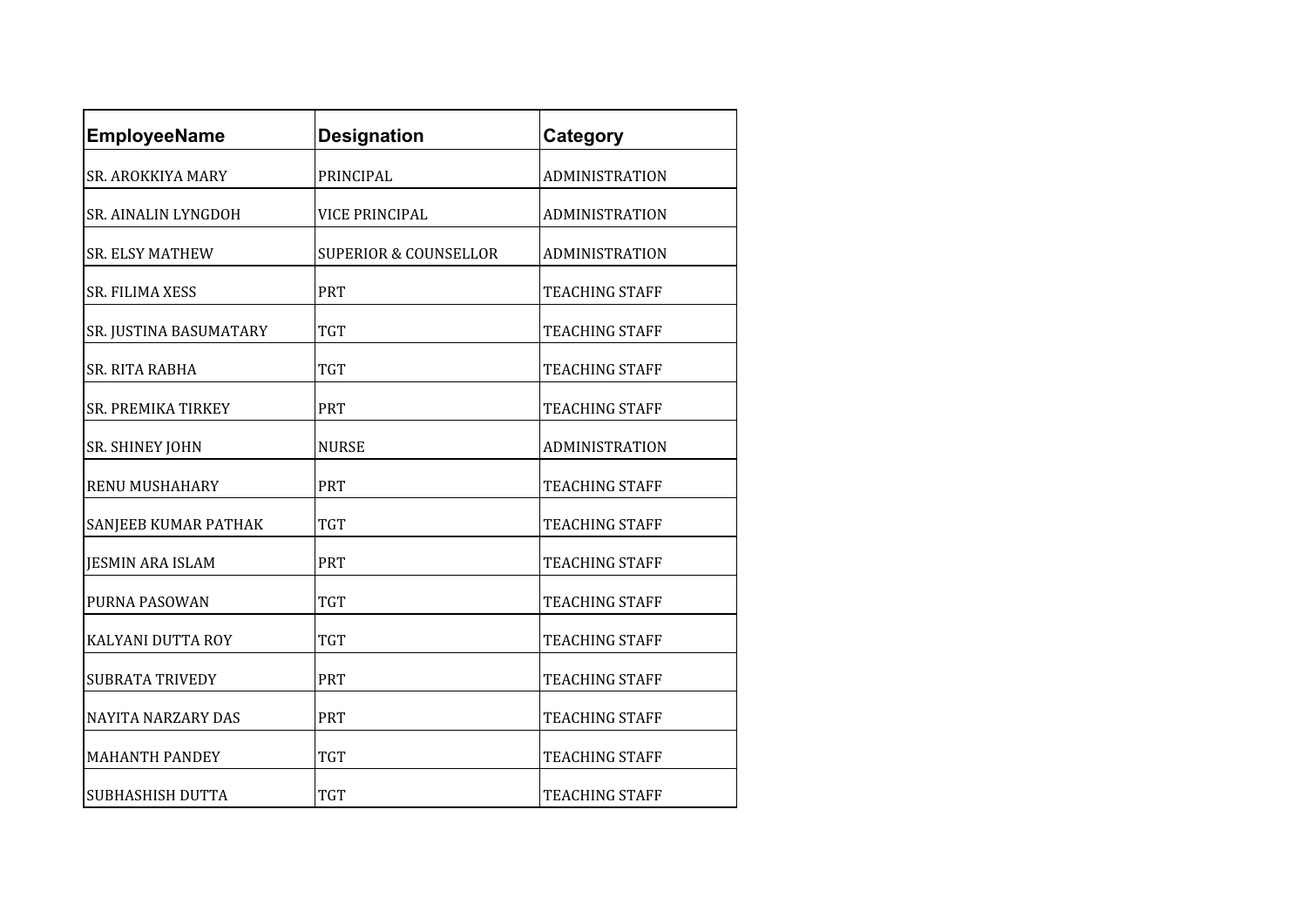| KULUPANI BRAHMA          | <b>TGT</b>       | TEACHING STAFF        |
|--------------------------|------------------|-----------------------|
| <b>RUPA BARUA</b>        | <b>TGT</b>       | TEACHING STAFF        |
| <b>BANAJA BRAHMA</b>     | <b>PRT</b>       | TEACHING STAFF        |
| <b>NABANITA GHOSH</b>    | <b>TGT</b>       | TEACHING STAFF        |
| NAMITA BARMAN            | <b>TGT</b>       | TEACHING STAFF        |
| <b>SHIKHA SARKAR</b>     | <b>TGT</b>       | TEACHING STAFF        |
| LUNAMONI SHARMA          | <b>PRT</b>       | <b>TEACHING STAFF</b> |
| RUMI KUMARI SAH          | <b>PRT</b>       | TEACHING STAFF        |
| <b>KRIPA NAND THAKUR</b> | <b>PRT</b>       | TEACHING STAFF        |
| <b>MOUMITA GUHA</b>      | <b>TGT</b>       | TEACHING STAFF        |
| NIBEDITA NAHA ROY        | <b>PRT</b>       | TEACHING STAFF        |
| ANJANA SRIVASTAVA        | <b>TGT</b>       | <b>TEACHING STAFF</b> |
| ANGSHUMALA G. DAS        | <b>PRT</b>       | <b>TEACHING STAFF</b> |
| POMPI MAZUMDER           | <b>PRT</b>       | TEACHING STAFF        |
| DIPANWITA CHAKRABORTY    | <b>PRT</b>       | TEACHING STAFF        |
| DEEPAMONI SINGHA         | <b>PRT</b>       | TEACHING STAFF        |
| JAYA BRAHMA              | OFFICE ASSISTANT | <b>OFFICE STAFF</b>   |
| MRITUNJAY KUMAR          | <b>TGT</b>       | TEACHING STAFF        |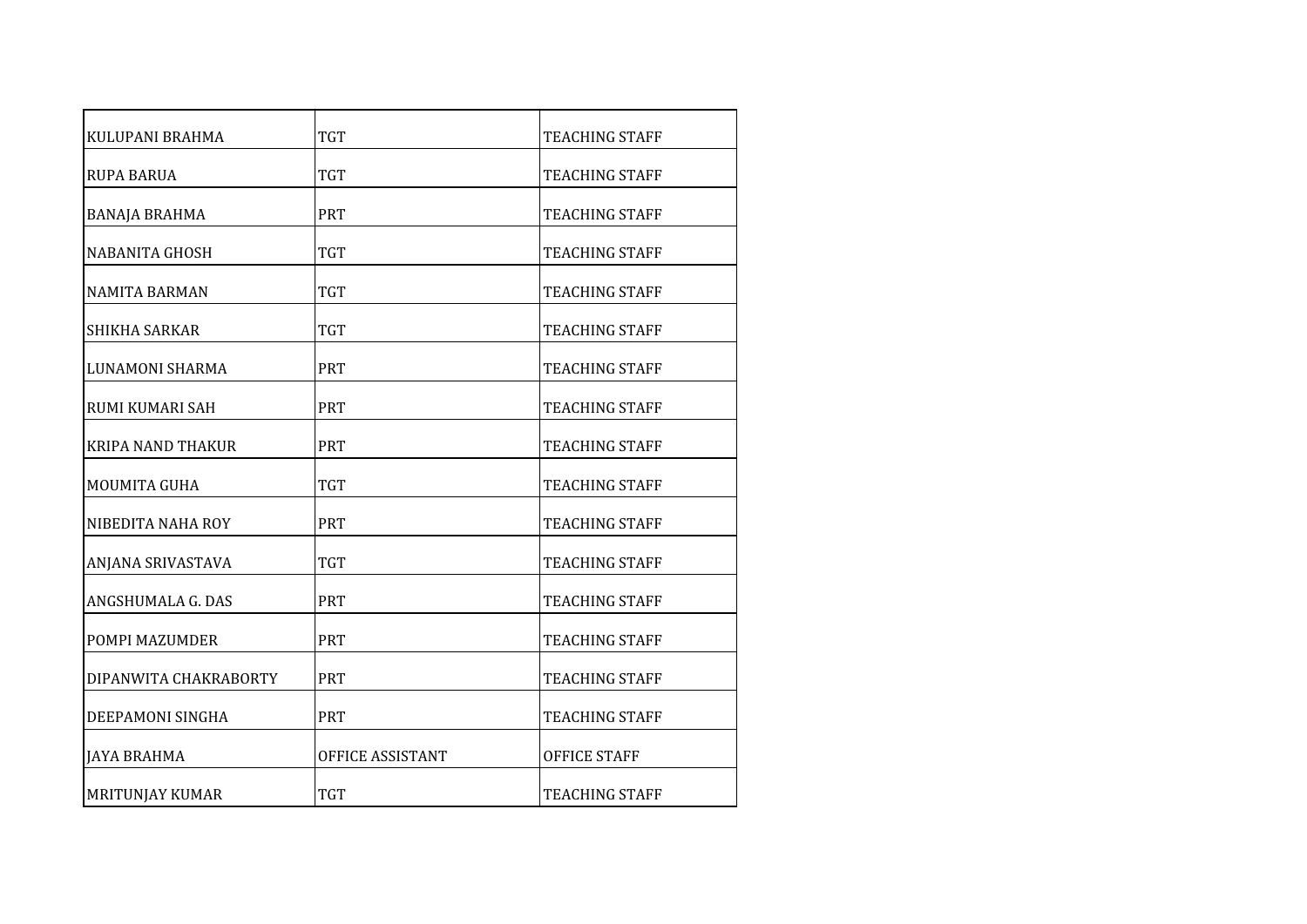| <b>RIMPA BISWAS</b>       | <b>PRT</b>       | TEACHING STAFF        |
|---------------------------|------------------|-----------------------|
| <b>SABITA DAS</b>         | <b>PRT</b>       | TEACHING STAFF        |
| <b>JAYSHREE ADHIKARY</b>  | <b>PRT</b>       | <b>TEACHING STAFF</b> |
| SHRABANI BANERJEE         | <b>PRT</b>       | TEACHING STAFF        |
| <b>SWMAOSAR BRAHMA</b>    | LIBRARIAN        | TEACHING STAFF        |
| IAY PRAKASH PRASAD        | <b>PGT</b>       | TEACHING STAFF        |
| <b>SANJAY KR SAH</b>      | <b>PGT</b>       | TEACHING STAFF        |
| <b>EMANUEL BASUMATARY</b> | <b>PGT</b>       | TEACHING STAFF        |
| ALONGKAR HAJOARY          | <b>PGT</b>       | TEACHING STAFF        |
| PRITILATA RABHA           | OFFICE ASSISTANT | OFFICE STAFF          |
| AMRITA JHA                | <b>PRT</b>       | <b>TEACHING STAFF</b> |
| <b>KABERI MAZUMDER</b>    | <b>PGT</b>       | TEACHING STAFF        |
| <b>MAITREYEE BRAHMA</b>   | <b>PGT</b>       | <b>TEACHING STAFF</b> |
| JABES HAJOARY             | <b>PGT</b>       | TEACHING STAFF        |
| <b>SK IMRAN ALI</b>       | <b>PGT</b>       | TEACHING STAFF        |
| <b>PRANOY BISWAS</b>      | <b>PGT</b>       | TEACHING STAFF        |
| THADIUS ISLARY            | <b>PGT</b>       | <b>TEACHING STAFF</b> |
| <b>SWEETY NARZARY</b>     | <b>PRT</b>       | TEACHING STAFF        |